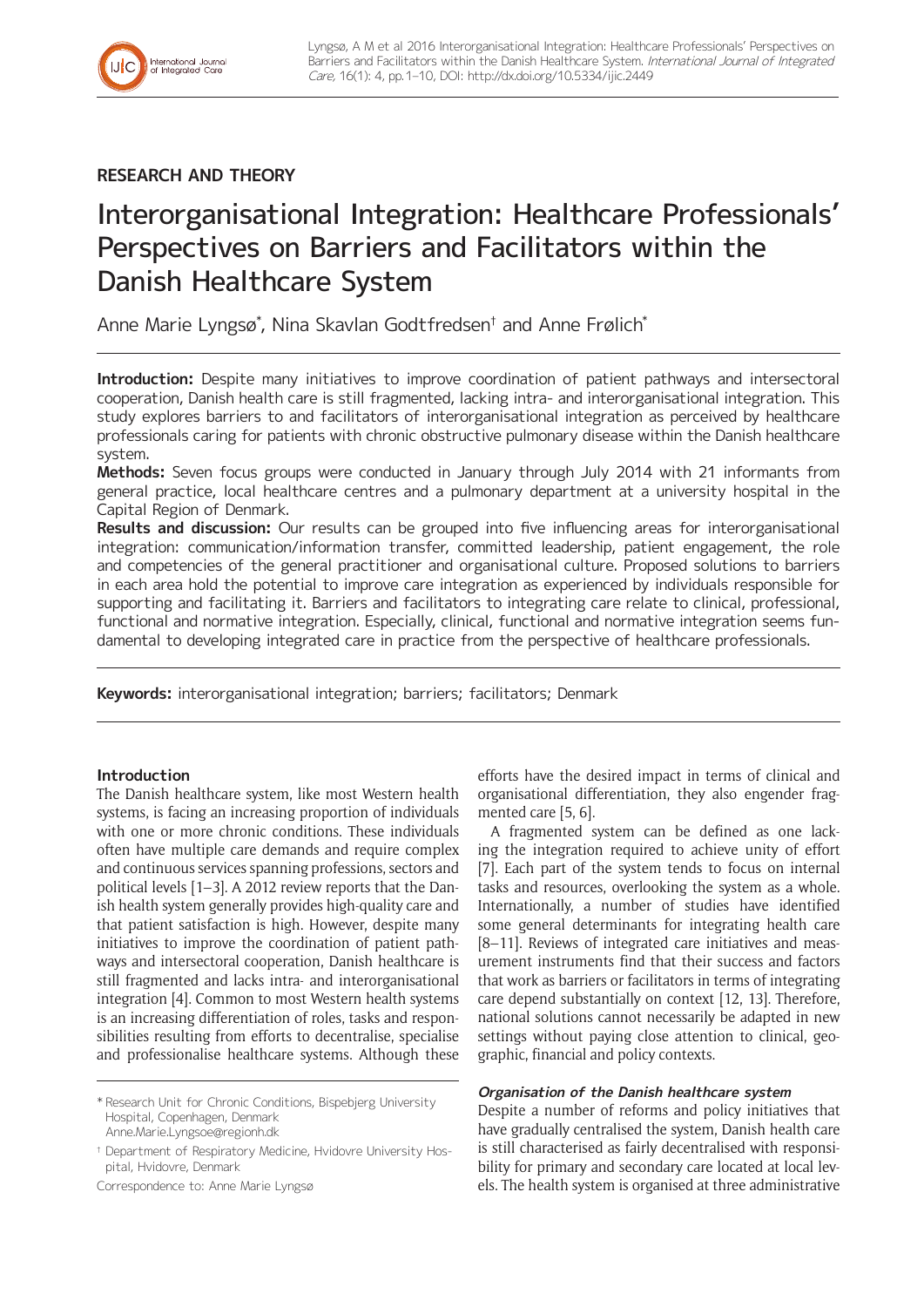levels: the state, five regions and 98 municipalities. The state regulates, supervises and finances health care and is increasingly taking responsibility for planning activities such as quality monitoring and the distribution of medical specialties in hospitals. Regions are responsible for hospitals and self-employed healthcare professionals such as general practitioners, specialists, dentists, physiotherapists, chiropractors and pharmacists. Municipalities are responsible for disease prevention, health promotion and rehabilitation for people with chronic conditions. General practitioners act as gatekeepers, referring patients to hospital and specialist treatment, and are compensated by the regions on a combined capitation and fee-for-service basis. Most secondary and tertiary care takes place in general hospitals owned and run by the regions. Hospitals include inpatient care, outpatient clinics and 24-hour emergency wards [4, 14].

## **Strategies to improve the integration of care in the Danish healthcare system**

The integration of healthcare services has been on the health policy agenda in Denmark since the 1980s. In 2007, a major structural reform of the Danish public sector took place, the culmination of a decade-long series of interventions that attempted to strengthen coordination and centralise control. The reform reduced the number of administrative units at regional and municipal levels, and an explicit goal of the reform was the integration of health services. An important element was the introduction of mandatory healthcare agreements between the regions and municipalities that contain a set of common goals and mutual commitments and collaboration. Instituted at the start of the regional and municipal election cycle every 4 years, agreements cover six areas: hospital admission and discharge processes, rehabilitation, medical advice and assistance, prevention and health promotion, mental health and follow-up after adverse events. The effect on coordination of the 2007 reforms has been evaluated by Rudkjøbing et al., who found that healthcare agreements are considered a useful tool for strengthening coordination between the regions and the municipalities – and that challenges persist [15, 16]. Other recent initiatives to improve service integration include financial incentives to coordinate care for chronically ill patients in general practice, development of care pathways for 32 types of cancer that specify predefined courses of action and chronic disease pathway programmes for 10 conditions that consist of standardised descriptions of interdisciplinary, crosssectoral and evidence-based care and cooperation and coordination between actors. Furthermore, full implementation of a shared medication record system across settings is stated to take place in mid-2016 in two Regions of Denmark. However, the many reforms and initiatives to integrate services at the administrative level may not fundamentally alter how physicians and other frontline staff collaborate. Thus, as Rudkjøbing et al. [15] note, the work that comes after signing healthcare agreements and preparing and agreeing on other initiatives actually produces coordination. Consequently, the aim of this study is

to describe what healthcare professionals and managers within the Danish healthcare system perceive as barriers to and facilitators of interorganisational integration and what they think is needed to increase interorganisational integration.

#### **Theoretical framework**

Integrated care is a key strategy in reforming health systems around the world. However, 'integrated care' is a nested concept with a lot of embedded meanings. The lack of conceptual clarity is a major barrier to promoting integrated care, greatly hampering systematic understanding, successful real-world application and meaningful evaluation [2, 5]. Many professionals engaged in the process of understanding integrated care have produced various definitions for the concept, and analysts have distinguished different dimensions of integration. The literature has proposed six different dimensions of integration, each of which is enabled through a range of integrative processes: *functional integration* (the degree to which back-office and key support functions such as financial management, human resources, strategic planning, information management and quality improvement are coordinated across all operating units); *organisational integration* (the extent to which services are produced and delivered in a linked fashion between healthcare institutions); *professional integration* (intra- and interorganisational professional relationships between healthcare providers); *service or clinical integration* (the extent to which patient care services are coordinated across various professional, institutional and sectoral boundaries in a system); *normative integration* (shared mission, vision, values and organisational/professional culture); and *systemic integration* (coherence of rules, policies and incentives at all organisational levels). Valentijn and colleagues recently created a unifying conceptual framework that organises key features for achieving integrated service delivery into the six dimensions of integration. The work is an essential building block in the process of understanding the complex phenomenon of integrated care and suggests that integration must be pursued at different levels within a system to facilitate the continuous, comprehensive and coordinated delivery of services to individuals and populations. The conceptualisation shows how the different dimensions of integration play complementary roles on the micro- (clinical integration), meso- (professional and organisational integration) and macrolevel (system integration) to deliver comprehensive services. Additionally, it underlines how functional integration and normative integration span the micro-, meso- and macrolevel and ensure connectivity between the levels [5, 17–21].

The theoretical framework is helpful in understanding how the perspectives of healthcare professionals and managers relate to the different dimensions of integration and hence which dimensions to prioritise when trying to improve care integration. The relation between our results and the theoretical framework will be discussed in the Discussion section.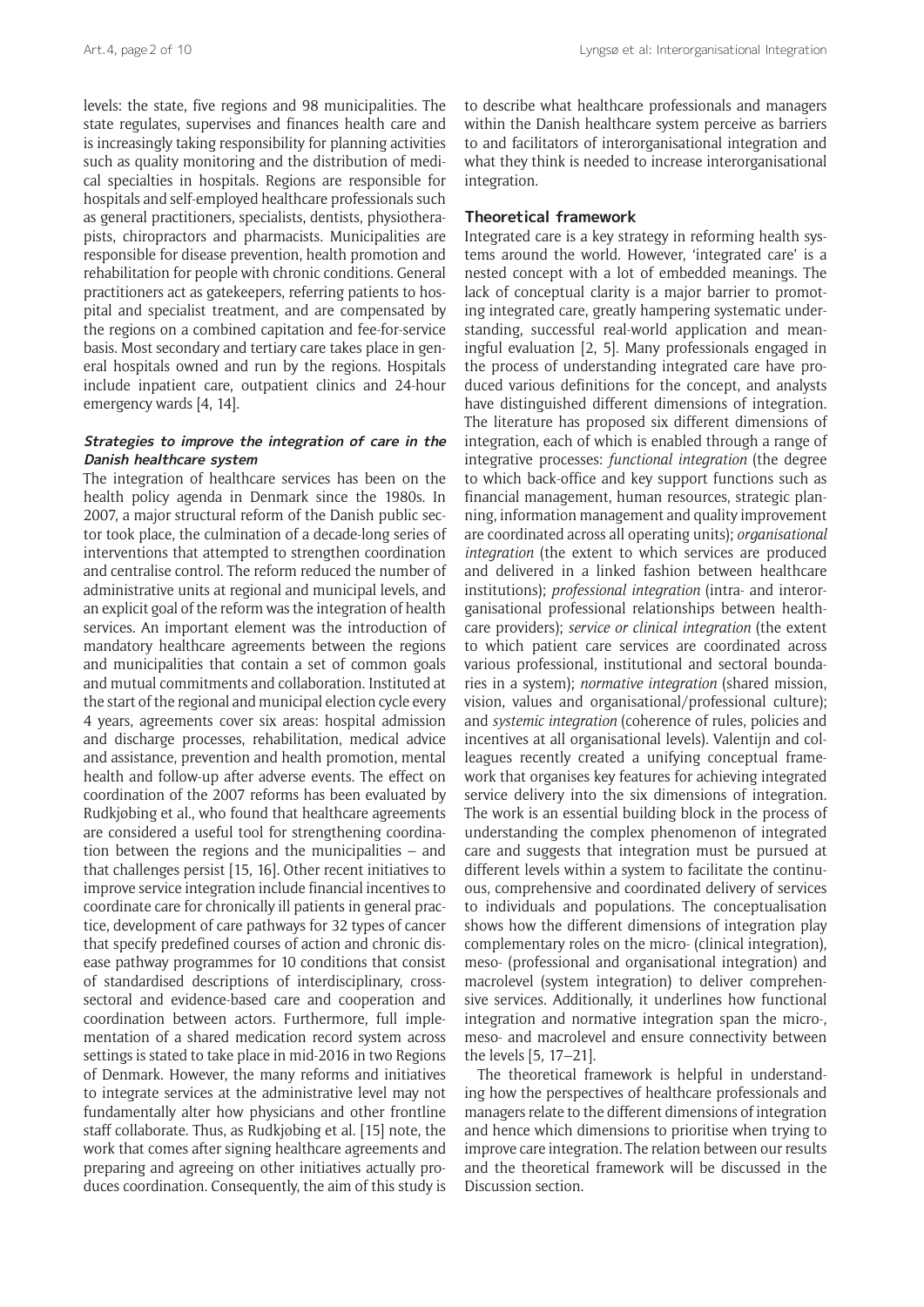#### **Methods**

## **Data collection**

A qualitative research approach was used to explore the experiences and viewpoints of healthcare professionals and managers caring for patients with chronic obstructive pulmonary disease in the Danish health care system. Seven semi-structured focus groups were conducted with 21 informants (17 healthcare professionals and four managers) from general practice, two local healthcare centres and a pulmonary department at a university hospital in the Capital Region of Denmark (**Table 1**). The aim of the focus group interviews was to explore factors that healthcare professionals and managers within the Danish healthcare system perceived as barriers to and facilitators of integrating care and what they thought was needed to increase interorganisational integration.

Data collection took place in January–July 2014 at informants' workplaces. Each interview lasted 90–120 minutes and was conducted by the first author. A semistructured interview guide included open-ended questions that were based in part on a systematic review of organisational elements important to the process of creating integrated care [12]. All interviews were audio-recorded, transcribed by a research assistant who observed each interview and coded using NVivo 10 software.

#### **Recruitment**

The managers of two local healthcare centres and the chief physician and head nurse of the pulmonary department at the university hospital were invited to participate. They subsequently recruited other healthcare professionals based on the inclusion criteria of nurses, physiotherapists and physicians who had been working at the centres or the hospital for at least 6 months and treated people with chronic obstructive pulmonary disease. General practitioners were contacted by mail and received a follow-up call with an invitation to participate in the study.

#### **Analysis**

The first author and a research assistant coded the interview data. They individually coded a data sample and reviewed the results, generating a code manual used for subsequent coding. Throughout the analysis, they discussed and resolved any uncertainties or differences in coding, adding additional codes by mutual agreement. Themes identified in the analysis emerged from the data, rather than being based on predetermined categories. The focus of the analysis was on understanding informants' experiences with barriers to and facilitators of integrated care and their opinions about processes that could help increase interorganisational integration.

#### **Ethical approval**

The study was approved by the Danish Data Protection Agency; 2007-58-0015, BBH-2013-037, I-Suite: 02488. All informants gave written consent to participate in the interviews.

#### **Results**

Five themes emerged from interviews: (1) communication/information transfer; (2) committed leadership; (3) patient engagement; (4) the role and competencies of the general practitioner; and (5) organisational culture. As articulated by informants, barriers and facilitators were often two sides of the same coin (e.g. good leadership/ poor leadership). Consequently, the themes discussed below include barriers and facilitators. **Table 2** summarises barriers experienced by the informants and their thoughts about facilitators or solutions to existing challenges.

## **Communication/information transfer**

Effective communication and information transfer across the interface between primary and secondary care was seen as the factor most vital to integrated care. Informants raised issues related to both information technology systems and the content of transferred information. With

|                                                                             | <b>GROUP</b> |                |                |                |                |                |         |
|-----------------------------------------------------------------------------|--------------|----------------|----------------|----------------|----------------|----------------|---------|
|                                                                             | 1            | $\overline{2}$ | 3              | 4              | 5              | 6              | 7       |
|                                                                             | $n=2$        | $n = 5$        | $n=2$          | $n = 4$        | $n = 4$        | $n=2$          | $n = 2$ |
| Profession                                                                  |              |                |                |                |                |                |         |
| General practitioner                                                        |              |                |                |                |                | $\overline{2}$ | 1       |
| Nurse (General Practice)                                                    |              |                |                |                |                |                | 1       |
| Chief Physician (Pulmonary Dept.)                                           |              |                |                |                |                |                |         |
| Head Nurse (Pulmonary Dept.)                                                |              |                |                |                |                |                |         |
| Physician (Pulmonary Dept.)                                                 |              | 3              |                |                |                |                |         |
| Nurse (Pulmonary Dept.)                                                     |              | 2              |                |                |                |                |         |
| Manager (Healthcare Centre)                                                 |              |                | $\overline{2}$ |                |                |                |         |
| Nurse (Healthcare Centre)                                                   |              |                |                | $\overline{2}$ | $\overline{2}$ |                |         |
| Physiotherapist (Healthcare Centre)                                         |              |                |                | 2              | $\overline{2}$ |                |         |
| $1 \t\t \ldots \t\t \ldots \t\t \ldots \t\t \ldots \t\t \ldots \t\t \ldots$ |              |                |                |                |                |                |         |

**Table 1:** Characteristics of informants (*n* = 21).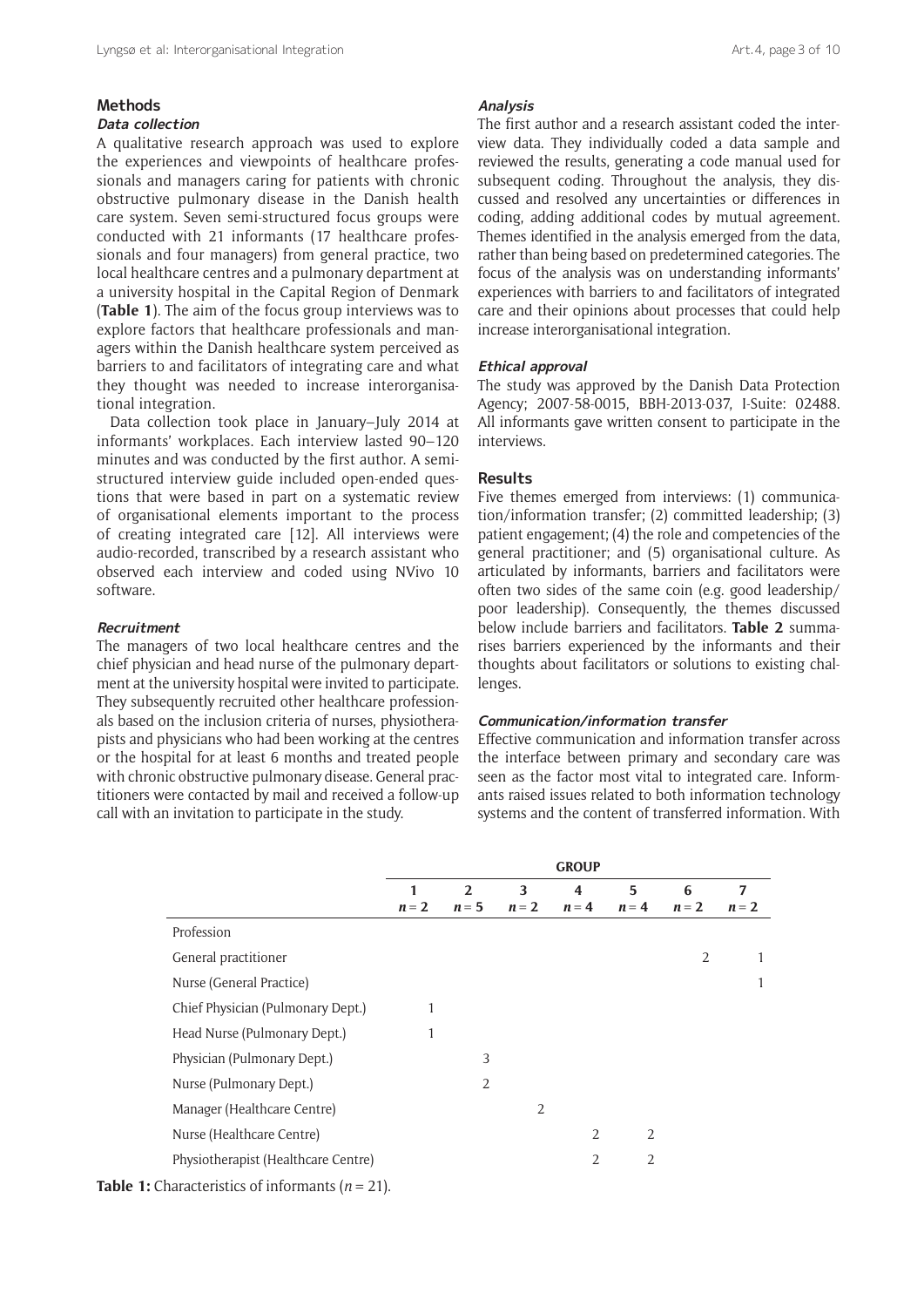| Area                                                                                            | <b>Barriers</b>                                                                                                                                                                                                                                                                                                  | Facilitators/solutions                                                                                                                                                                                                                                                                                                                                                                                                                                                                                                                                                                                                       |  |  |
|-------------------------------------------------------------------------------------------------|------------------------------------------------------------------------------------------------------------------------------------------------------------------------------------------------------------------------------------------------------------------------------------------------------------------|------------------------------------------------------------------------------------------------------------------------------------------------------------------------------------------------------------------------------------------------------------------------------------------------------------------------------------------------------------------------------------------------------------------------------------------------------------------------------------------------------------------------------------------------------------------------------------------------------------------------------|--|--|
| Communication/<br>information transfer                                                          |                                                                                                                                                                                                                                                                                                                  |                                                                                                                                                                                                                                                                                                                                                                                                                                                                                                                                                                                                                              |  |  |
| Information<br>technology systems                                                               | No integrated information system to facili-<br>tate transfer of information across settings                                                                                                                                                                                                                      | An electronic system accessible across settings making<br>it possible to search for relevant patient information<br>like referrals, discharge letters, test results and short<br>annual resumes about patients and their treatment                                                                                                                                                                                                                                                                                                                                                                                           |  |  |
| The diagnostic phase                                                                            | Inadequate referrals due to lack of informa-<br>tion about the medical regimen, smoking<br>status and old or missing test results                                                                                                                                                                                | Improve quality of care in general practice through<br>a focus on early detection and interpretation of test<br>results<br>Clear referral procedures<br>Knowledge-sharing meetings with representatives from<br>each setting discussing a sample of patient cases to<br>address incentives, barriers, strengths and weaknesses<br>and opportunities to provide high-quality and well-<br>integrated patient pathways                                                                                                                                                                                                         |  |  |
| The phase between<br>regular visits at the<br>outpatient clinic for the<br>very severe patients | No opportunities for patients and general<br>practitioners to get advice or help between<br>regular visits at the outpatient clinic                                                                                                                                                                              | A 24-hour nurse-led chronic obstructive pulmonary<br>disease-specific hotline service at the hospital available<br>for both patients and general practitioners<br>A case manager with specific training and expertise in<br>caring for patients with chronic obstructive pulmonary<br>disease, who contacts patients directly to ensure that<br>they attend appointments and adhere to their medica-<br>tions. In addition the case manager would facilitate<br>access to care services in other departments of the<br>hospital and in the municipality and coordinate aspects<br>of social care services, such as home care |  |  |
| The hospital discharge<br>phase                                                                 | Discharge letters from the hospital are often<br>inadequate due to lack of information about<br>changes in the medication regimen and a<br>missing rationale for the changes<br>Discharge letters also miss an adequate<br>description of the future care plan, including<br>the patients' goals and preferences | Clear discharge procedures and a higher priority to<br>producing discharge letters in the hospital<br>Knowledge-sharing meetings with representatives from<br>each setting discussing a sample of patient cases to<br>address incentives, barriers, strengths and weaknesses<br>and opportunities to provide high-quality and well-<br>integrated patient pathways                                                                                                                                                                                                                                                           |  |  |
| Committed leadership                                                                            | Leaders who are not committed and do not<br>communicate clearly about the importance<br>of integrated care<br>Front line staff unwilling to take responsibility                                                                                                                                                  | Managers consistently sharing a vision of integration<br>with their employees<br>Managers acknowledging tasks related to interorganisa-<br>tional integration and prioritising and allocating time<br>for completing them<br>Informal network meetings between managers from<br>each setting                                                                                                                                                                                                                                                                                                                                 |  |  |
| Patient engagement                                                                              | Professionals planning and communicating<br>in a triangle around the patient                                                                                                                                                                                                                                     | Shared decision-making<br>The use of patients' own resources<br>Patient activation and responsibility                                                                                                                                                                                                                                                                                                                                                                                                                                                                                                                        |  |  |
| The role and com-<br>petencies of general<br>practitioners                                      | At the healthcare centres and the hospital,<br>managers and clinicians received a remark-<br>ably small number of referrals from general<br>practice; very often inadequate because of<br>missing information or dated test results                                                                              | Improve quality of care in general practice; focus on<br>early detection and interpretation of test results<br>Clear referral procedures<br>Clinical guidelines with clear directions on the manage-<br>ment of comorbidities<br>Knowledge-sharing meetings with representatives from<br>each setting discussing a sample of patient cases to<br>address incentives, barriers, strengths and weaknesses<br>and opportunities to provide high-quality and well-<br>integrated patient pathways                                                                                                                                |  |  |
| Organisational culture                                                                          | Differing perspectives, cultures and working<br>conditions in different sectors created a<br>great need for understanding the concerns<br>and needs of others                                                                                                                                                    | Knowledge-sharing meetings with representatives from<br>each setting discussing a sample of patient cases to<br>address incentives, barriers, strengths and weaknesses<br>and opportunities to provide high-quality and well-<br>integrated patient pathways<br>Spending time at others' work places                                                                                                                                                                                                                                                                                                                         |  |  |

**Table 2:** Barriers and facilitators to integrating care.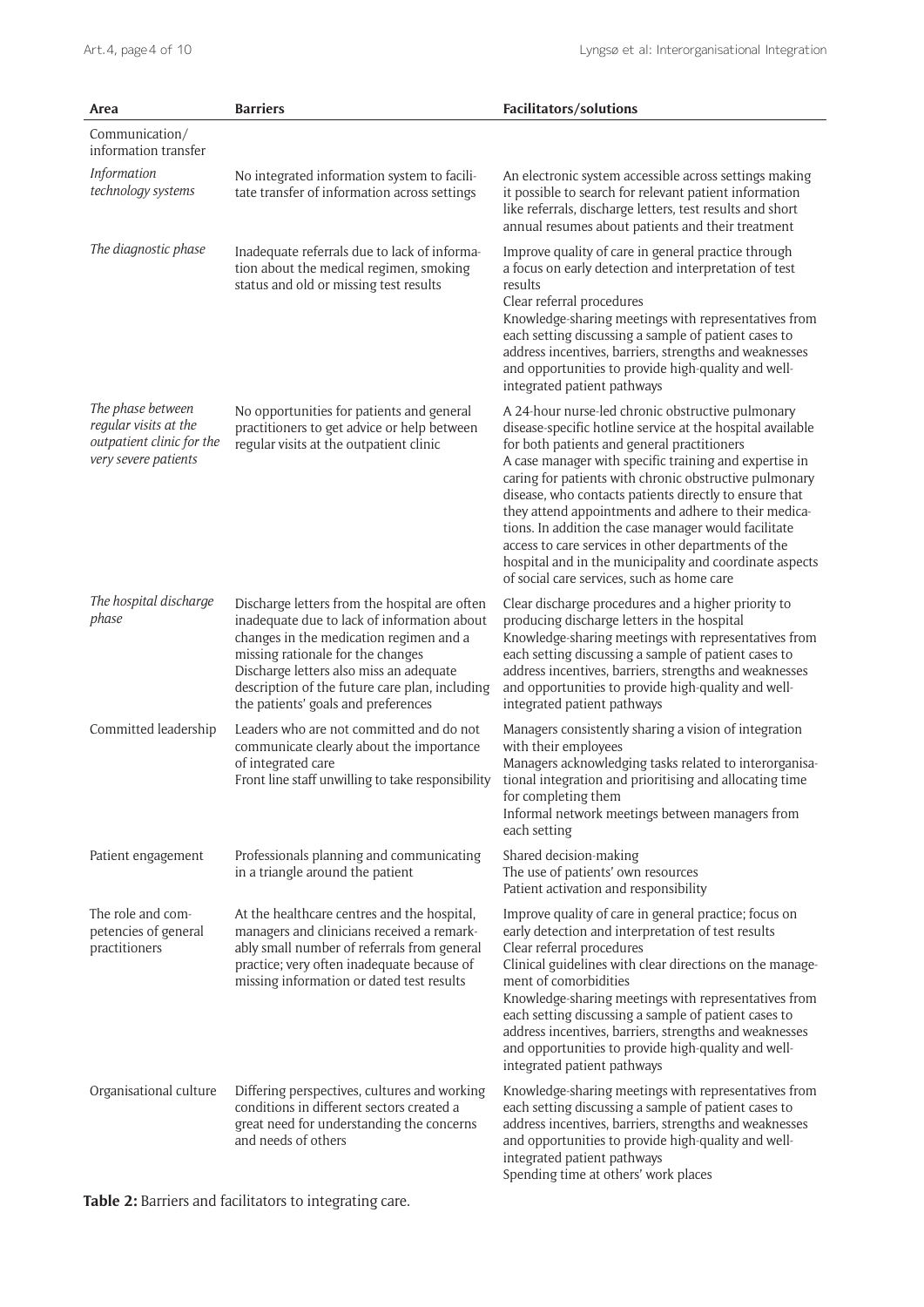respect to the latter, three phases of care were identified as areas for improvement: (1) the diagnostic phase, in which informants perceived appropriate referrals from general practice as vital; (2) the phase between regular outpatient visits, in which a telephone hotline service and a case manager were needed; and (3) hospital discharge, after which patients returned to general practice.

#### Information technology systems

When discussing information technology systems, informants agreed that a major barrier to effective care transitions was a lack of a shared system to facilitate transfer of information across settings. The manager of a local healthcare centre said:

An incentive for a closer, an ever closer cooperation with the hospital and general practice would be communication channels. If it is easy to get in contact, if you do not have to be in a waiting position, if you do not have to wait for days to get an answer  $( \ldots )$  that would be very facilitating and I think that it would improve the intersectoral collaboration.

At the time of the study, information technology solutions were available in each setting. Transfer of information mainly occurred by fax, e-mail, electronic data interchange or correspondence messages (an electronic tool that can be used instead of emails and phone calls to send short messages or queries about a patient across settings). Informants reported that none of these solutions were adequate, although they varied considerably in the use of electronic data interchange and correspondence messages. The latter were available in each setting but used only to transfer information between general practice and the municipality; informants were unaware they could also be used across the primary/secondary care interface. Informants expressed a common desire for a standardised electronic system that was accessible across settings and could be searched for relevant patient information, e.g. referrals, discharge letters, test results and short annual summaries about patients and their treatment from general practice and the outpatient clinic.

#### The diagnostic phase

With respect to the content of transferred information, informants perceived referral of patients from general practice to rehabilitation at local healthcare centres and the hospital as a major area for improvement. Informants from the health-care centres and hospital noted the low number of patients referred to the rehabilitation programmes at their organisations. Informants in general practice expressed awareness of the potential to refer more patients and the need for a more systematic approach. General practitioners and their nurses attributed the low number of referrals to the fact that the rehabilitation programmes had existed for a relatively long time without conducting promotional activities. A local health centre tried to address this issue by visiting all local

general practitioners to remind them about programmes and referral procedures. Informants from local health centres and the hospital shared experiences in which referral procedures were only followed by some general practitioners, a gap that often resulted in a lack of information about the medical regimen, smoking status and current test results. This led, in turn, to wasted time, repeated tests and uncertainty about the primary purpose of the referral for both receiving clinician and patient. In addition, uncertainty about the purpose of referral was exacerbated when general practitioners failed to communicate a precise diagnosis and disease stage in the referral or when patients were not adequately prepared for care in the next setting. Inadequate information often contributed to anxiety and dissatisfaction for patients and professionals.

## The phase between regular visits at the outpatient clinic for patients with severe illness

The second area for improvement in information transfer was the interval between regular outpatient clinic visits. At this stage, informants perceived two factors as particularly important to creating integrated care: (1) the availability on demand of advice from a nurse at the hospital with in-depth knowledge of chronic obstructive pulmonary disease; and (2) the availability of a case manager. Managers and healthcare professionals at the hospital perceived a need among patients with severe disease for a 24-hour nurse-led telephone hotline service. Patients with more severe disease often did not keep appointments for regular outpatient clinic visits because of acute hospital admissions; participants shared the perception that the hotline service could reduce such hospitalisations. Participants from general practice also found this service crucial in their daily practice and to integrated care in general.

With respect to the availability of a case manager, professionals at the hospital reported that this role could promote cooperation with general practice and the municipality and have an important impact on the integration of services across sectors. The case manager would be a healthcare professional with specific training and expertise in caring for patients with chronic obstructive pulmonary disease, contacting them directly to ensure that they attended appointments and adhered to their medications. In addition the case manager would facilitate access to care services in other departments of the hospital and in the municipality and coordinate aspects of social care services, such as home care.

#### The hospital discharge phase

A final area for improved communication was the discharge phase. It was a common experience among informants in general practice that discharge letters from the hospital were the most important tool to ensure a safe and integrated transfer of patients, but they were often inadequate. A general practitioner said:

If I were to say something about the intersectoral issue, then the discharge letter they (the specialists) write, it is actually the most valuable thing to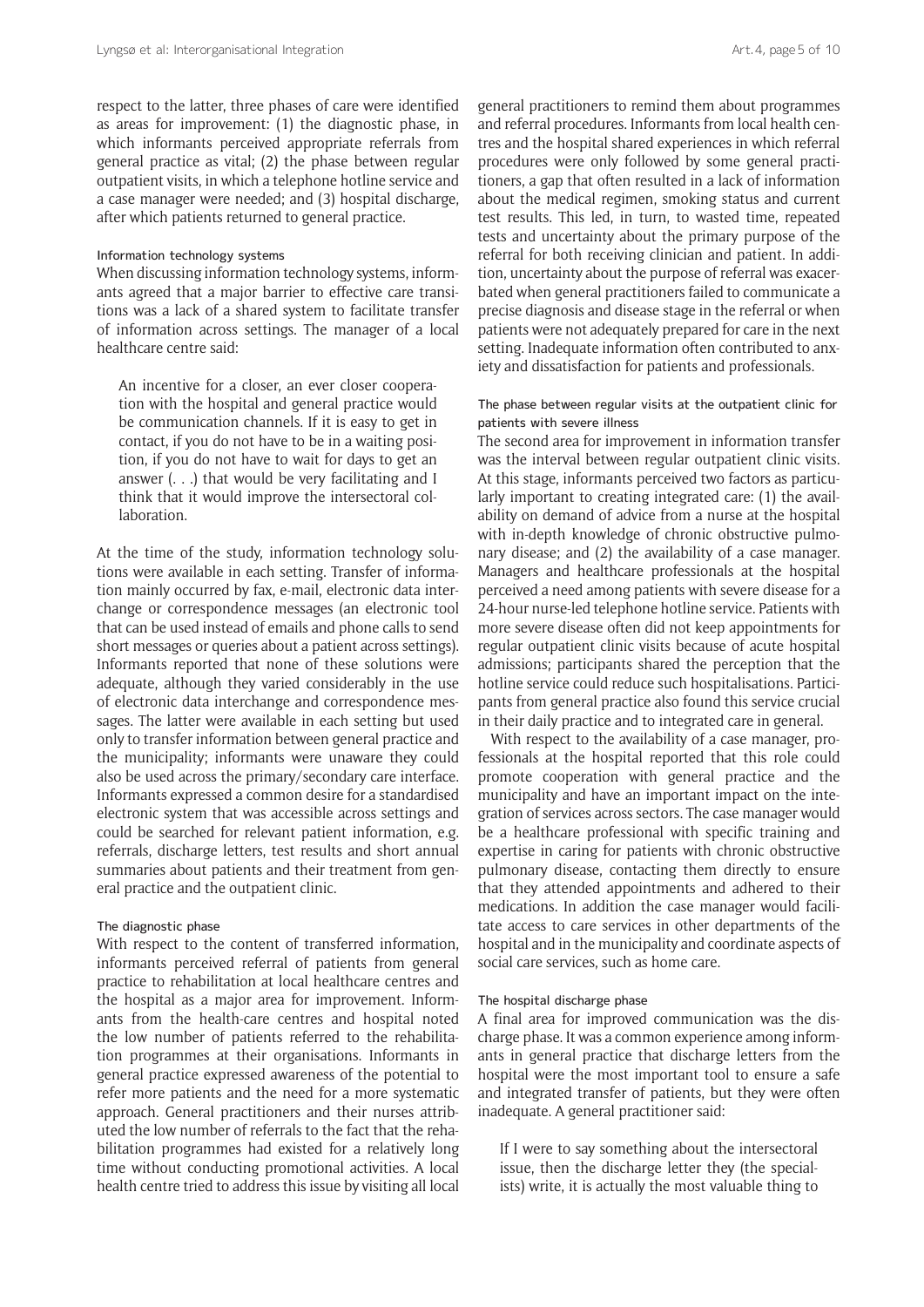the patient, and I have the impression that it is not the best qualified who author it and is responsible for it. Perhaps the signature, but I think they just quickly read through what another junior writes (. . .) the transition from one sector to another should have a higher priority. It is very important and it is often neglected. They may do something good in there, but if I do not get a good and understandable message back, they may quickly go back again.

Informants expressed a need to place a higher priority on producing discharge letters in hospital, highlighting two types of information. The first was a clear description of and rationale for changes in the medication regimen at discharge. The second was an adequate description of future care plans, including patient goals and preferences. Descriptions of future care plans were desired both from the local healthcare centres and from general practice.

#### **Committed leadership**

The importance of leadership was mainly addressed by healthcare professionals from the hospital and local health-care centres. Managers and professionals in both organisations agreed that committed leadership with clear communication processes and front line staff members who are willing to take responsibility for communication are crucial when bringing different cultures together. The manager of one of the local healthcare centres explained:

It is simply a task for the chief physician or the head nurse. It is simply another responsibility of theirs, to ensure that the cooperation is also running. Before we get there – and it's got nothing to do with the head of the hospital – it's about the chief physician and the head nurse.

Accordingly, informants explained that it was important for managers to consistently share a vision of integration with employees. Furthermore, informants at the local healthcare centre found it important that managers both acknowledged tasks involved with interorganisational integration and supported allocating time to complete them. They perceived it as important that managers arranged social events with opportunities to interact with healthcare professionals from other organisations because they experienced personal connections as facilitating collaboration. Managers at the hospital and local healthcare centres noted that it could be very useful to conduct regular informal network meetings with managers from each setting and stressed the importance of establishing this in the near future.

## **Patient engagement**

Informants generally viewed patient engagement as a very important factor in relation to integrated care. In particular, informants from the local healthcare centres and general practice articulated how shared decision-making, the use of patients' own resources and patient activation

and responsibility were intended to have a crucial impact on health outcomes, patient experiences and the level of integration between organisations. In relation to shared decision-making, managers and healthcare professionals at local healthcare centres described how they always sat down with patients to discuss their condition, treatment options and benefits, and preferences and motivation. They often considered it important to deviate from the plan as provided in the referral to enable patients to be the managers of their treatment plans. As one informant stated, their task as healthcare professionals was to guide individual patients in a way that made it possible for them to find their own care path. Managers of local healthcare centres highlighted the importance of paying attention to and making use of patients' resources:

Sometimes we have a tendency to underestimate their resources. Even the weakest, those of whom we have thought 'oh, well they are the most disadvantaged people', they have a lot of resources (. . .) But I also think, that we could do more than we already do in this area to support the individual. We could give them the opportunity to have the overview themselves.

In general practice, patients with chronic obstructive pulmonary disease were viewed as very vulnerable and with limited ability to care for themselves, particularly with respect to medications. General practitioners noted that they had to pay special attention to patients' medical adherence and ensure that patients knew about their drugs and their use. Poor adherence was viewed as a risk factor for emergency hospitalisation, thus affecting the system as a whole.

Informants from all three organisations noted that it was crucial to place the patient in the centre of the treatment instead of having professionals from general practice, the municipality and the hospital planning and communicating in a triangle around the patient. There was a strong emphasis on how to support patients to encourage them to take responsibility and coordinate their care. Words like 'patient activation' and 'the active patient' were used to describe patients with the skills, ability and willingness to manage their health and care. Active involvement of patients was intended to have a crucial impact on the overall integration between organisations.

## **The role and competencies of general practitioners**

There was a general agreement among informants that general practice played a crucial role in integrating and coordinating care for patients with chronic conditions and multiple morbidities. General practitioners' role as gate keepers to more specialised treatment was highlighted as particularly important, and they were seen as central to facilitating the smooth transition of patients across organisational boundaries.

Informants from the hospital and local healthcare centres noted that coordination and collaboration with general practice was complicated by general practitioners'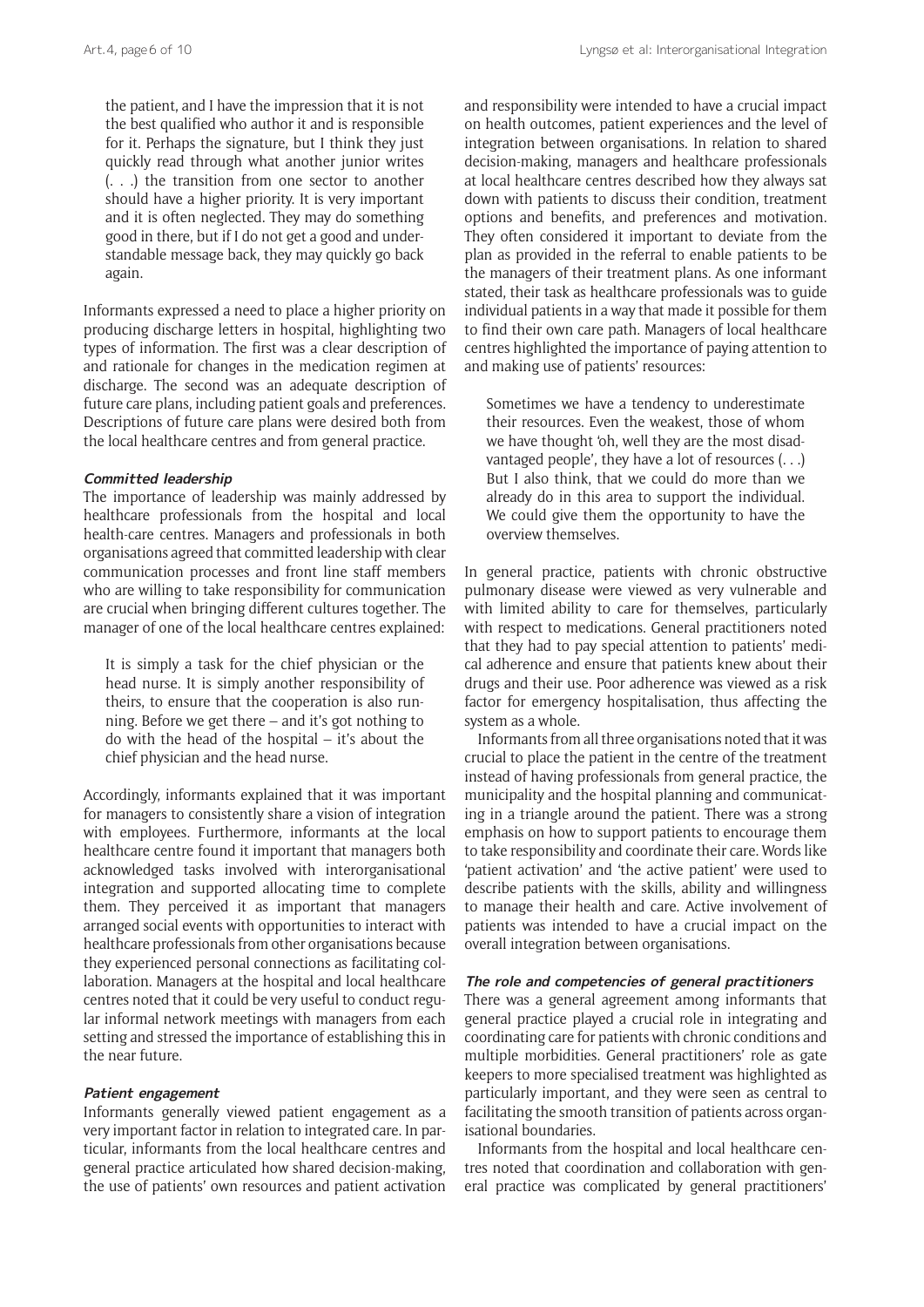diversity in terms of knowledge, specialty, patient clientele and interests. Particularly with regard to the early detection of disease, managers and clinicians at the local healthcare centres and at the hospital found varied levels of competence among general practitioners. They viewed some as highly skilled and using a very systematic approach, whereas others did not know how to perform a spirometry test and interpret the results. Even general practitioners who felt competent at diagnosing and treating patients with chronic obstructive pulmonary disease noted that they could be more proactive and transfer more patients to rehabilitation at the local healthcare centres or hospital. This represents a paradox, in that a core role in general practice is to provide continuity of care to patients and act in a coordinating role through referrals to other services, yet some general practitioners seemed to play a tangential rather than central role in the care process. In terms of the number of referrals, general practitioners stated that clinical guidelines for managing single chronic conditions often failed to offer clear direction for managing comorbidities; patients who should be referred to rehabilitation according to guidelines were often not referred because of comorbidities or patient preferences. All general practitioners found that flexibility in regard to guidelines was important to enabling them to make the best use of their skills to tailor care to the individual needs of patients.

#### **Organisational culture**

## Different perspectives and goals and the feeling of shared responsibility

Informants identified differing organisational cultures as a main barrier to developing integrated care pathways. Care in hospitals was focused on acute and episodic care, which contrasted sharply with the holistic and long-term perspective in general practice and local healthcare centres. A hospital manager noted:

We treat chronic obstructive pulmonary disease patients at different stages, life phases and disease stages . . . we probably see them in here, where we are less likely to see them as the person they are, the human being they are and the context they are in, whereas in the primary sector, they probably see them more as the individual, Mr. Jensen, and have less focus on the impact of the disease.

General practitioners agreed with this perspective and found that it made shared goal setting very difficult. Whereas they felt they had a thorough knowledge of their patient's everyday life and made an effort to incorporate this into their approach, they did not see this as the case among their colleagues at the hospital. At local healthcare centres, managers and healthcare professionals experienced the care perspective at the hospital as different in the rehabilitation unit than in the general inpatient wards and outpatient clinic. They believed that there was a more holistic and long-term perspective within the rehabilitation unit, compared to other parts of the hospital that were dominated by an acute care mindset. The focus on

survival and acute care was viewed as a consequence of both time pressure and old habits that left no room for innovation and greater patient involvement.

Managers of the pulmonary department at the hospital added the perspective that seeing patients at different disease stages indirectly impacted goal setting. In theory, they believed they had the same vision about treatment as in primary care; however, in practice, they knew that things were different, largely due to time constraints. Participants' differing perspectives also seemed to have an impact on whether or not treatment was seen as a shared responsibility across settings. At local healthcare centres, treatment was experienced as a shared responsibility when communication with general practice and the hospital was successful and their efforts were recognised by other professionals. Informants at local healthcare centres felt motivated when intersectoral cooperation went smoothly and stressed when it did not. They found it important that everyone involved in the treatment shared a more consistent and enduring feeling of responsibility.

#### Respect and trust building

Informants shared a common understanding that respect and trust are important to successful collaboration and that time is required to build and sustain these qualities. In all three organisations, managers and healthcare professionals noted that they had made progress in relation to building mutual respect and trust, although some professionals described it as an ongoing process. Managers from both organisations noted that rapid changes in staff affected the building of personal connections and trust and that interorganisational cooperation was very vulnerable if it relied on just a few employees.

Furthermore, healthcare professionals at local healthcare centres sometimes perceived that hospital doctors mistrusted their skills and conveyed an attitude that their work was less important than acute management of inpatients. Informants at the local healthcare centre generally felt that healthcare professionals at the hospital were helpful about answering questions but did not function collaboratively to a satisfactory degree. One of the informants said:

I think that our role is that we have to be insanely extroverted because it is uphill in relation to the hospital. We have a . . . well . . . we have a different status and I simply think that we have to be open . . . I think a lot can be done to make the cooperation smoother, because you can go in opposite directions and then say, well it is extremely annoying that it is like this. I actually think so, but I do not think that we get anywhere with that, so I am now . . . I am extra kind to the nurse at the hospital . . . I act that way . . . because it . . . I get more answers by doing it. It eases my workflow because I have . . . I have no . . . I do not have any doctor . . . sometimes I need professional knowledge different from that of nurses. I need to have it from somewhere and I want it from real life (. . .) I think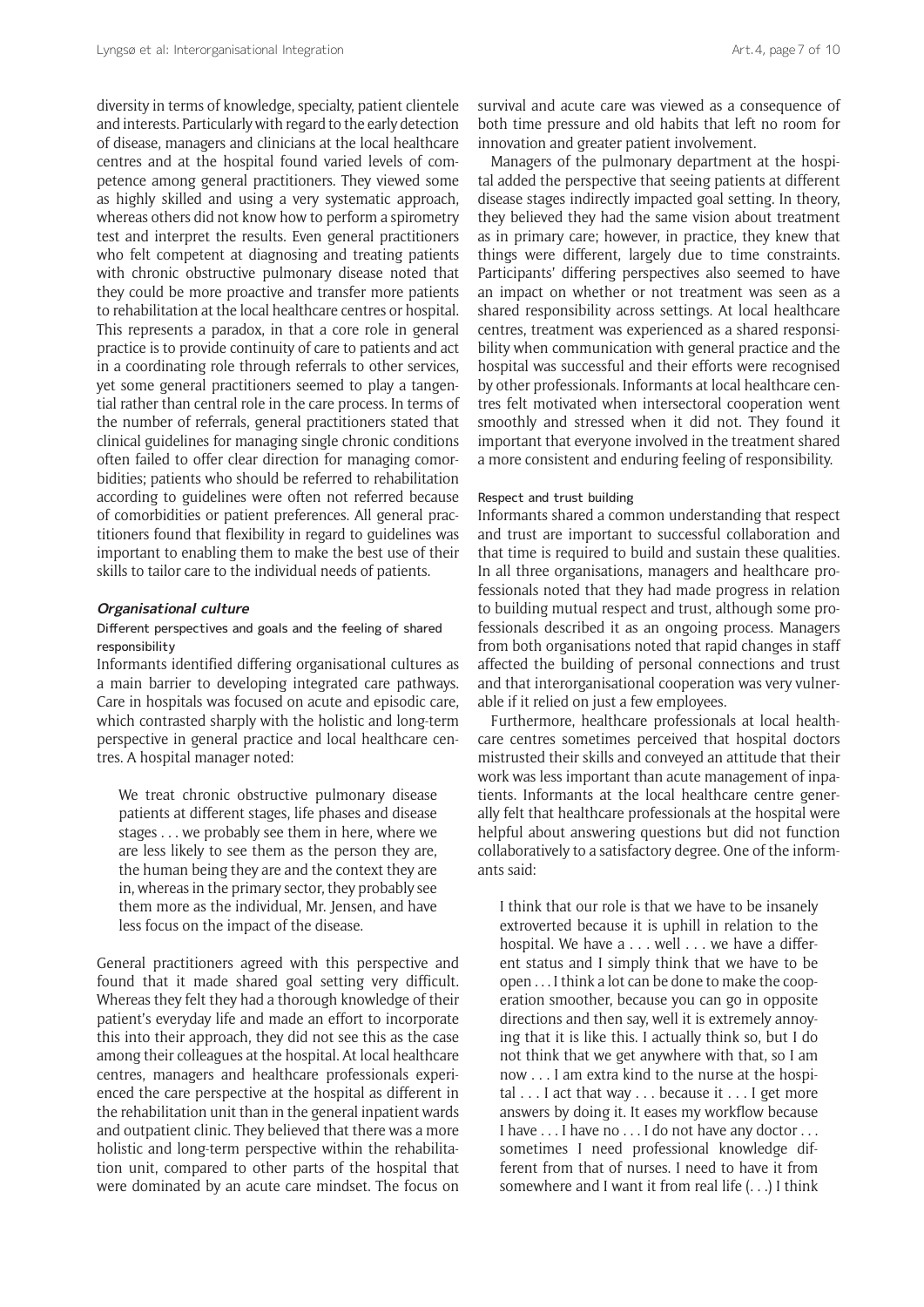that the initiative has to come from our side. I wish we could allocate more resources towards it.

Informants in general practice noted that things had changed over the last 20 years, including a higher level of trust and respect between themselves and healthcare professionals at the hospitals. However, a continuing problem they noted was that hospital specialists seemed unaware of the conditions in general practice, seeming to focus on the treatment of the disease without taking into consideration the daily life of the patient and the existence of comorbidities.

## Building relationships and agreements

Differing perspectives, cultures and working conditions across different sectors created a great need for understanding the concerns and needs of others. Local healthcare centre managers saw it as very problematic that only a few general practitioners and hospital clinicians knew about their existence and available services. Participants identified strategies to help bring the sectors together, enabling them to understand each other's roles and engender a perspective that their work was complementary to that of others. They mentioned two main strategies. The first was knowledge-sharing meetings at which representatives from each setting discussed a sample of patient cases to address incentives, barriers, strengths, weaknesses and opportunities to provide high-quality and well-integrated patient pathways. The second strategy was allocated time to shadow colleagues working in other sectors. All informants shared the perspective that physical meetings created a form of binding relationship and a culture of mutual respect for integrated care thinking and task distribution. Knowledge-sharing meetings had been taking place for some years but were irregular at the time of the study, and general practitioners no longer participated due to time constraints. All informants agreed that participation from all sectors was crucial to ensuring a useful outcome. In terms of spending time at others' work places, informants from the local healthcare centres and the hospital had primarily practised this, finding it a very fruitful way of understanding others' tasks and resources. One informant from the local healthcare centre described it this way:

I also believe that it gives you another form of respect for others' work. Like if you follow your secretary at work for a day, you also get to see, well this is why she wants to do it this way. Then she may get another feeling of responsibility and well it may mean a lot to them that they get an adequate referral, because then I can get an adequate discharge letter which in the end will make it a lot easier for me. You get an understanding of others work, you know their face. Suddenly the health-care centre is not just a thing, but Bente and Lars.

## **Discussion**

This study identified five main areas as crucial to integrating care at the interface between primary and secondary care.

## **Comparison with other studies on interorganisational integration**

Our results are similar to those of studies highlighting the importance of integrated information systems and clear referral and discharge procedures [22, 23] and studies identifying the crucial impact of establishing a common organisational culture fostered by knowledge-sharing meetings, committed leadership and the appointment of a case manager [7, 9]. The impact of an interface that reflects the patient perspective is also assessed elsewhere in the literature [20, 24].

In relation to the theoretical framework, our findings show that barriers and facilitators mainly relate to clinical, professional, functional and normative integration. Of these four dimensions, clinical, functional and normative integration seemed most important to informants. According to Valentijn et al., functional integration and normative integration are enablers for achieving integrated care and support and link clinical (microlevel), professional and organisational integration (mesolevel) dimensions within a system (macrolevel) [18, 19]. In terms of functional integration, participants highlighted the importance of shared information systems that enhance communication capacity and information flow across sectors; in terms of normative integration, they mentioned the crucial impact of shared goals and an integrative culture. Furthermore, in relation to clinical integration, the informants mentioned a range of areas in need of improvement: referrals and discharge letters, the need for advise between regular visits at the outpatient clinic, patient engagement and the competencies of general practitioners in relation to their central role in the care process. The weight on barriers connected to clinical integration indirectly states that we should start by integrating from the bottom up but also that it is important to use a range of tools to support integrated care. From the perspective of healthcare professionals and managers, future research and interventions should start with focusing on how best to overcome barriers related to clinical, functional and normative integration.

#### **Comparison with the patient perspective**

Successfully integrating care requires ongoing patient involvement to ensure that user needs and expectations are addressed. Consequently, research and evaluations related to integrated care should include patient and family experiences [20]. A 2014 qualitative study evaluated experiences of integrated care across care settings among patients with chronic obstructive pulmonary disease and their relatives. Patients were asked about where they experienced lack of integration in the care process and their suggestions for optimising care processes [25]. Several barriers and facilitators appear in the findings of that study and here. The implementation of an integrated information system accessible to all health professionals was seen as the most central factor to integrating care at the primary/ secondary care interface. Other shared facilitators were a nurse with in-depth disease knowledge to guide patients and relatives in coping with symptom exacerbations, a case manager to coordinate healthcare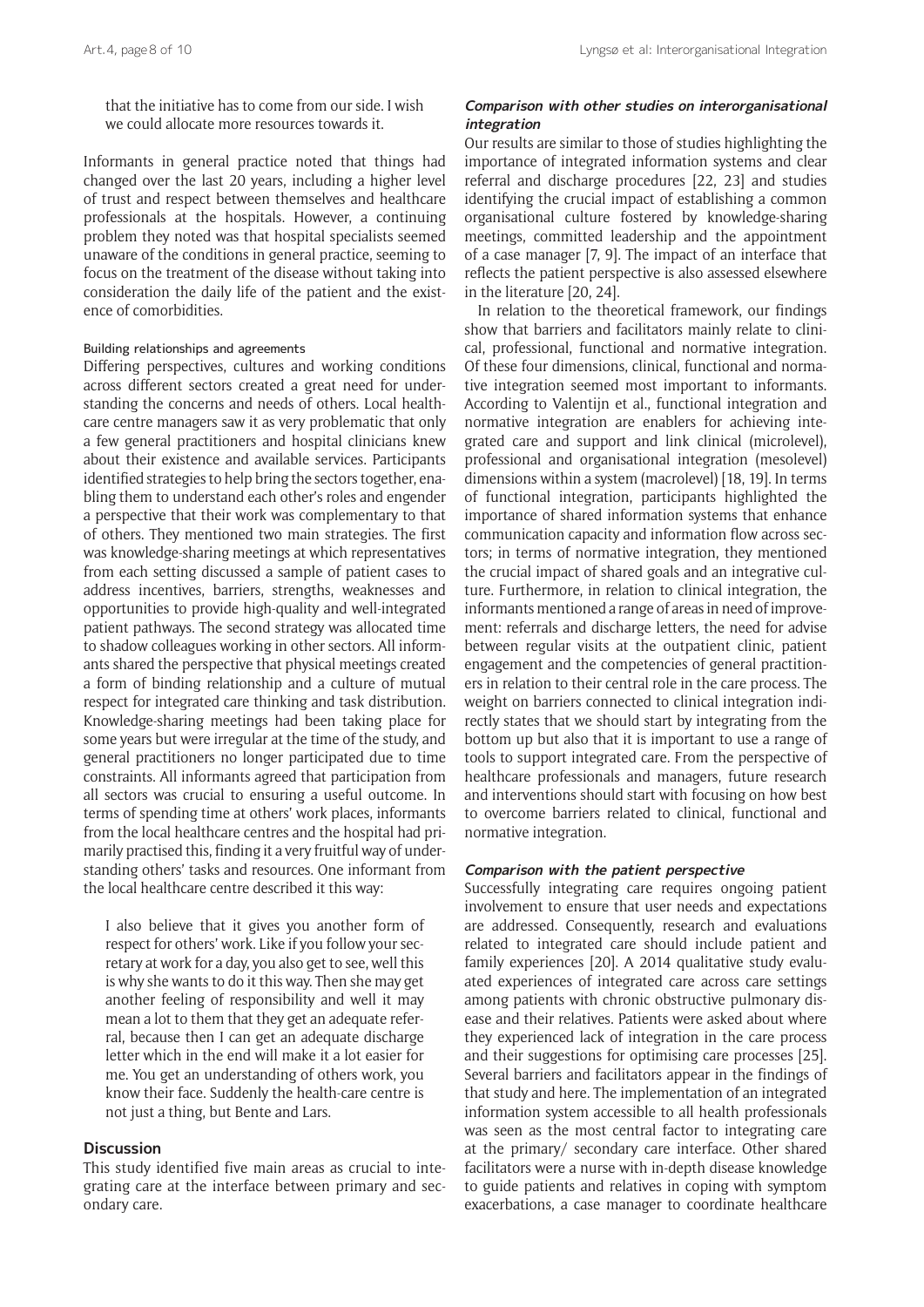and social services across sectors, the active involvement of patients in their care and proper follow-up after hospital discharge. Finally, both studies identified a need to improve the quality of care for chronic obstructive pulmonary disease in general practice.

#### **Limitations and strengths of the study**

This study was conducted among healthcare professionals and managers working with patients with chronic obstructive pulmonary disease within a selected geographical area in Denmark; the results apply to other patient groups or settings to an unknown extent. In addition, the findings represent the perspectives of healthcare professionals and managers and cannot be generalised to other actors (e.g. patients, policymakers) involved in integrating care. However, our comparison with previous research demonstrates similarities between perspectives of patients and healthcare professionals and managers.

The ideal size of focus groups is four to eight people, a size that can help people explore and clarify their views in ways that occur less easily in one-to-one interviews [26]. However, four of our focus groups consisted of two people. It was very difficult to find a time for general practitioner focus groups that suited more than a few practitioners. The study would have been strengthened by the inclusion of more general practitioners, so each group could have consisted of at least four. In contrast, the composition of the other groups was considered carefully. We aimed for homogeneity within groups to avoid the possible effect of a hierarchy, e.g. employees feeling inhibited about sharing their experiences because of the presence of their managers. The decision to separate employees from managers also resulted in two small focus groups.

Although it limits the generalisability of our results, the qualitative nature of the study is an important strength because it offers a rich insight into elements and processes crucial to integrating care. A pressing need exists to develop measures of the degree of integration within the Danish healthcare system and in health systems in general. Qualitative studies are an important tool to identify essential elements for integration and one of the first steps in accomplishing this goal.

## **Conclusion**

Barriers and facilitators related to integrating care from the perspectives of healthcare professionals and managers can be grouped into five areas that are consistent with previous research in the area. Proposed solutions to barriers in each area hold the potential to improve care integration as experienced by the individuals responsible for providing it. Barriers and facilitators to integrating care relates to clinical, professional, functional and normative integration. Especially, clinical, functional and normative integration seems fundamental to developing integrated care in practice from the perspective of healthcare professionals.

## **Competing interests**

The authors declare that they have no competing interests.

#### **Acknowledgements**

This study was funded by The Ministry of Health, Denmark. The authors are grateful to The Ministry of Health for funding this research.

## **Author contributions**

AML drafted the manuscript. AML, NSG and AF contributed to the design of the study. AF obtained funding for the study. AML and a research assistant performed the analysis. All authors read, commented on and approved the final version of the manuscript.

## **Reviewers**

**Susanna Bihari Axelsson**, Associate Professor, Institute for Sociology and Social Work, Aalborg University, Denmark. **Martin Sandberg Buch**, Senior Project Manager, MSc in Public Administration, KORA, Danish Institute for Local and Regional Government, Denmark.

## **References**

- 1. **Bodenheimer, T, Wagner, EH** and **Grumbach, K.** Improving primary care for patients with chronic illness. *JAMA*. 2002; 288(14): 1775–9. DOI: [http://](http://dx.doi.org/10.1001/jama.288.14.1775) [dx.doi.org/10.1001/jama.288.14.1775](http://dx.doi.org/10.1001/jama.288.14.1775)
- 2. **Bodenheimer, T, Wagner, EH** and **Grumbach, K.** Improving primary care for patients with chronic illness: the chronic care model, Part 2. *JAMA*. 2002; 288(15): 1909–14. DOI: [http://dx.doi.org/10.1001/](http://dx.doi.org/10.1001/jama.288.15.1909) [jama.288.15.1909](http://dx.doi.org/10.1001/jama.288.15.1909)
- 3. **Grone, O** and **Garcia-Barbero, M.** Integrated care: a position paper of the WHO European Office for Integrated Health Care Services. *International Journal of Integrated Care*. 2001; 1: e21.
- 4. **Olejaz, M, Juul Nielsen, A, Rudkjøbing, A, Okkels Birk, H, Krasnik, A** and **Hernández-Quevedo, C.** Denmark: Health system review. *Health Systems in Transition*. 2012; 14(2): 1–192.
- 5. **Kodner, DL.** All together now: a conceptual exploration of integrated care. *Healthcare Quarterly*. 2009; 13: 6–15. DOI: [http://dx.doi.org/10.12927/](http://dx.doi.org/10.12927/hcq.2009.21091) [hcq.2009.21091](http://dx.doi.org/10.12927/hcq.2009.21091)
- 6. **Lawrence, PR** and **Lorsch, JW.** Differentiation and integration in complex organizations. *Administrative Science Quarterly*, 1964; 12(1): 1–47. DOI: <http://dx.doi.org/10.2307/2391211>
- 7. **Axelsson, R** and **Axelsson, SB.** Integration and collaboration in public health – a conceptual framework. *The International Journal of Health Planning and Management*. 2006; 21(1): 75–88. DOI: [http://](http://dx.doi.org/10.1002/hpm.826) [dx.doi.org/10.1002/hpm.826](http://dx.doi.org/10.1002/hpm.826)
- 8. **Glendinning, C.** Breaking down barriers: integrating health and care services for older people in England. *Health Policy*, 2003; 65(2): 139–51. DOI: [http://](http://dx.doi.org/10.1016/S0168-8510(02)00205-1) [dx.doi.org/10.1016/S0168-8510\(02\)00205-1](http://dx.doi.org/10.1016/S0168-8510(02)00205-1)
- 9. **Glouberman, S** and **Mintzberg, H.** Managing the care of health and the cure of disease – Part II: Integration. *Health Care Management Review*, 2001; 26(1): 70–84. DOI: [http://dx.doi.org/10.1097/](http://dx.doi.org/10.1097/ 00004010-200101000-00006) [00004010-200101000-00006;](http://dx.doi.org/10.1097/ 00004010-200101000-00006) [http://dx.doi.org/](http://dx.doi.org/ 10.1097/00004010-200101000-00007) [10.1097/00004010-200101000-00007](http://dx.doi.org/ 10.1097/00004010-200101000-00007)